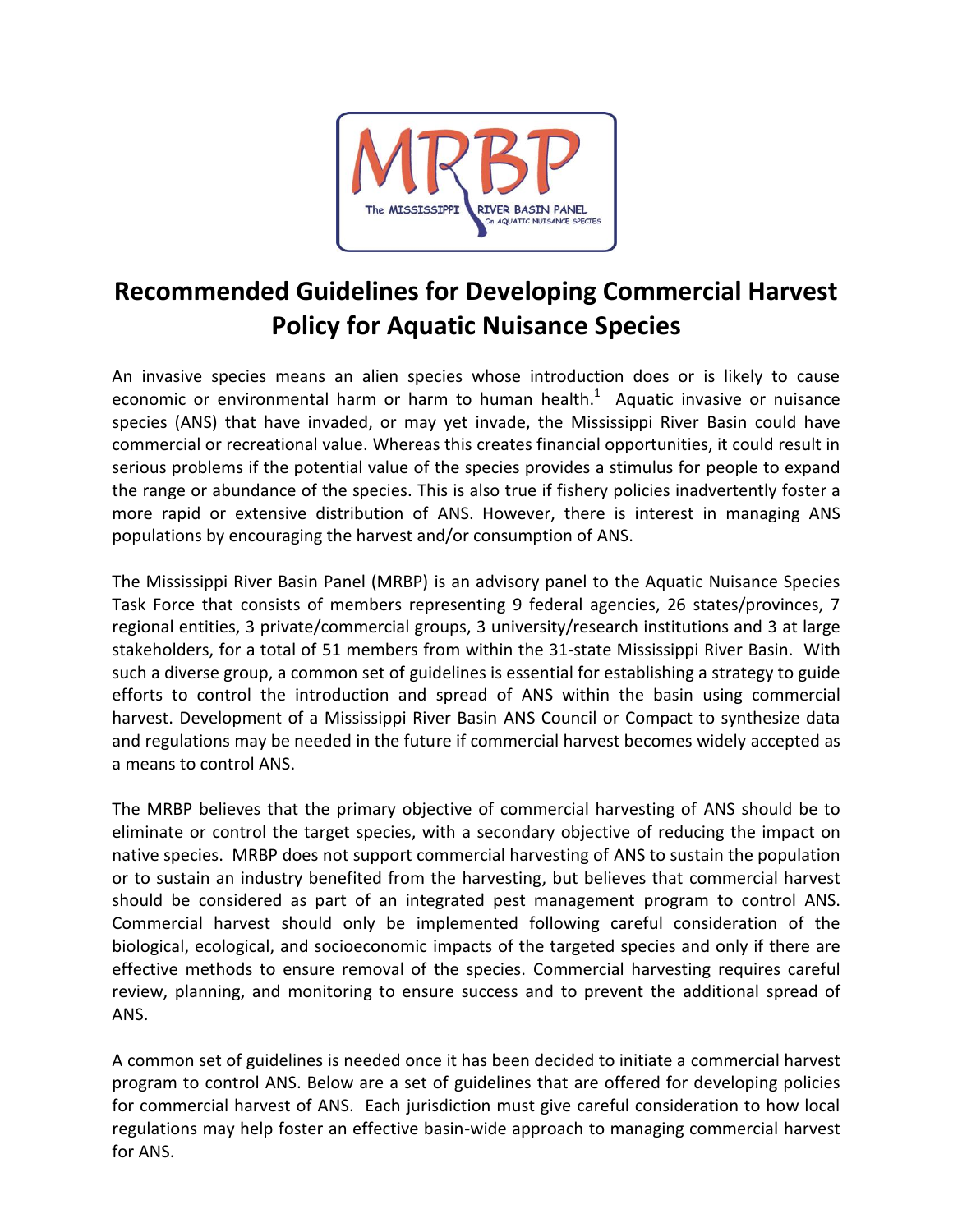- **1. Kill ANS upon harvest**. Resource agencies should require that all harvested ANS be killed before transport to areas outside their jurisdiction to reduce the risk of introduction beyond their current range. Careful consideration is needed when deciding appropriate methods of kill, based on the intended market for the harvested species.
- **2. Identify ANS appropriately**. All harvested ANS should be correctly identified (genus and species), and appropriate documentation should accompany each shipment. Misidentified organisms or incomplete documentation should trigger enforcement actions.
- **3. Require data submission and monitoring.** Harvesters should be required to submit detailed reports using standardized data protocols agreed upon by resource agencies. Falsification of these reports should be dealt with by enforcement action. Resource agencies should monitor the effects of commercial harvest on target and non-target species, particularly in the early years of commercial harvest to document bycatch effects on native species.
- **4. Regulate harvest locations and seasons.** The harvest of ANS may result in increased harvest effort, which may adversely affect native species. Resource agencies should use data collected as part of monitoring efforts to adjust harvest locations and open seasons to minimize negative impacts on native species.
- **5. Require cleaning or disinfection.** Resource agencies should develop mandatory protocols for harvesters to ensure that transportation of harvested ANS and harvesting equipment does not result in further spread of ANS.
- **6. Maintain flexibility.** Policies should be formulated that facilitate rapid adaptation through the use of tools such as experimental fisheries, temporary rules, and sunset provisions. Policies should be reviewed often and adjusted as new technologies or data become available.
- **7. Communicate objectives.** Resource agencies should clearly state their goals and objectives for allowing harvest and/or use of a particular ANS (e.g., commercial harvest as part of an individual species control program). Resource agencies should be careful not to create expectations that are unachievable. Likewise, investors must not overcapitalize an industry in which depletion of the raw materials is a primary objective. To address this, resource agencies should be prepared to deal with increased demand for native commercially harvestable species in the event the targeted ANS population is depleted.
- **8. Monitor for unintended consequences of commercialization**. Harvest of ANS may create perverse incentives that do not encourage long-term control or eradication of target species or that encourage movement of ANS to new waters to create new harvest opportunities. Resource agencies should identify these risks and create plans to address perverse incentives. The goal of every harvest program for ANS should be to encourage